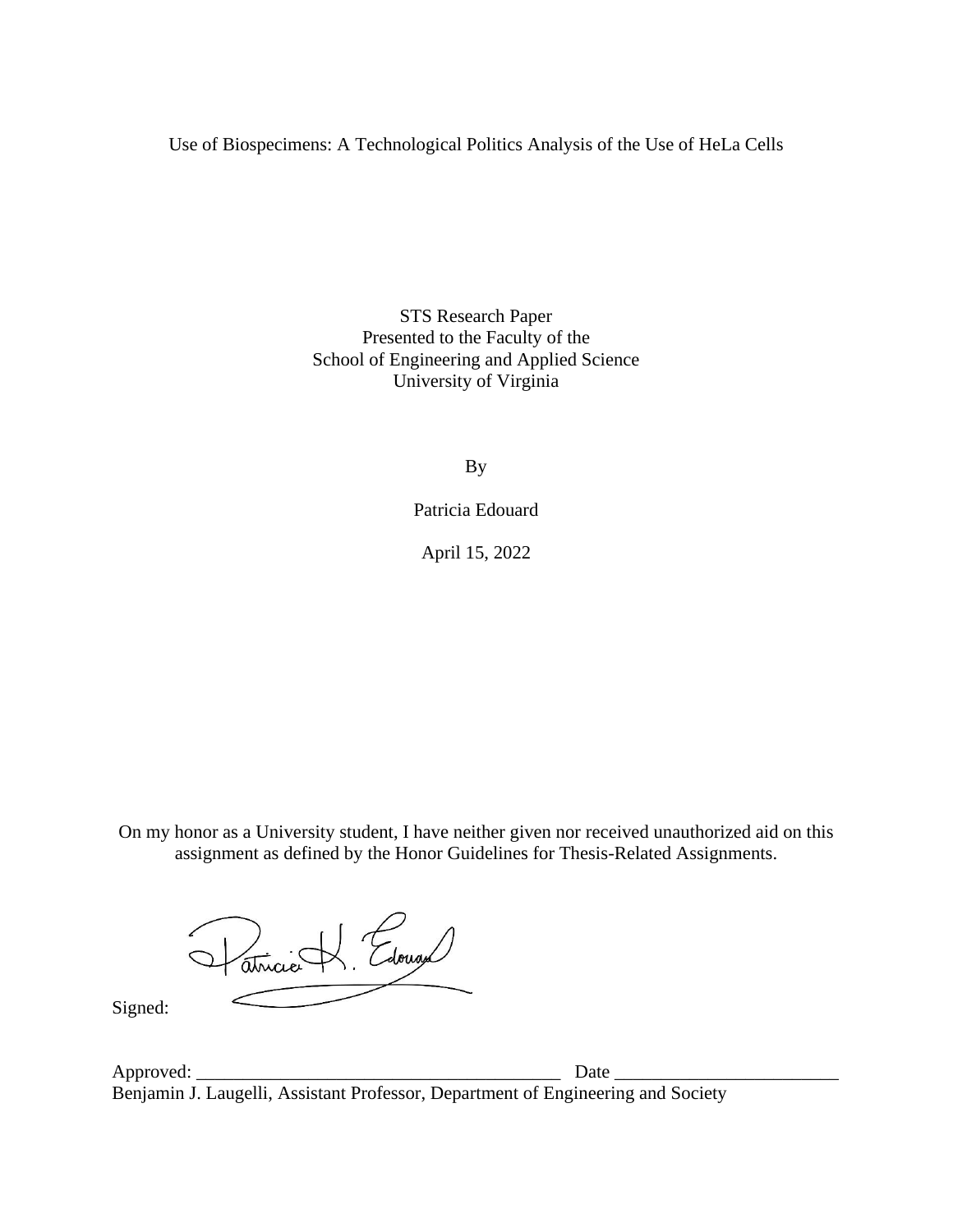#### **Introduction**

Human biospecimens have played a crucial role in scientific and medical advances, and their continued widespread availability for research will be vital to realizing the goals of precision medicine. Discoveries from biospecimen research have led to new understandings of human biology and targeted approaches to detecting and treating health conditions, as well as reducing the risk of future disease (Beskow, 2016). In 1951, the science of cell-culture was founded with the introduction of the immortal cell line of HeLa cells (Washington, 2020). Over the past several decades, this cell line has contributed to many medical breakthroughs, such as discovering the effects of zero gravity in outer space, the development of the polio vaccine, Coronavirus disease 2019 (COVID-19) vaccines, to the study of leukemia, the Acquired Immunodeficiency Syndrome (AIDS) virus, and cancer worldwide. However, despite the contributions of HeLa cells to scientific innovation, the use of biospecimens in scientific research raise deep concerns about informed consent, privacy and confidentiality, and commercialization. In recent years, many scholars and researchers have recognized the ethical, legal, and policy issues associated with the research of HeLa cells. However, this recognition fails to acknowledge the significant political work of the use of HeLa cells in regards to privacy, informed consent, the use of human biospecimens for scientific research, exploitation, compensation, commercialization, and deep-rooted racial inequities in the U.S research and healthcare systems.

I will investigate the political implications surrounding the use of HeLa cells in biomedical research through the framework of technological politics, in order to explain its profound impact on our understanding of human health and disease, as well as the ethical concerns of the use of human biospecimens in biomedical research. Through the lens of technological politics, I will examine the technical work of the scientific contributions of HeLa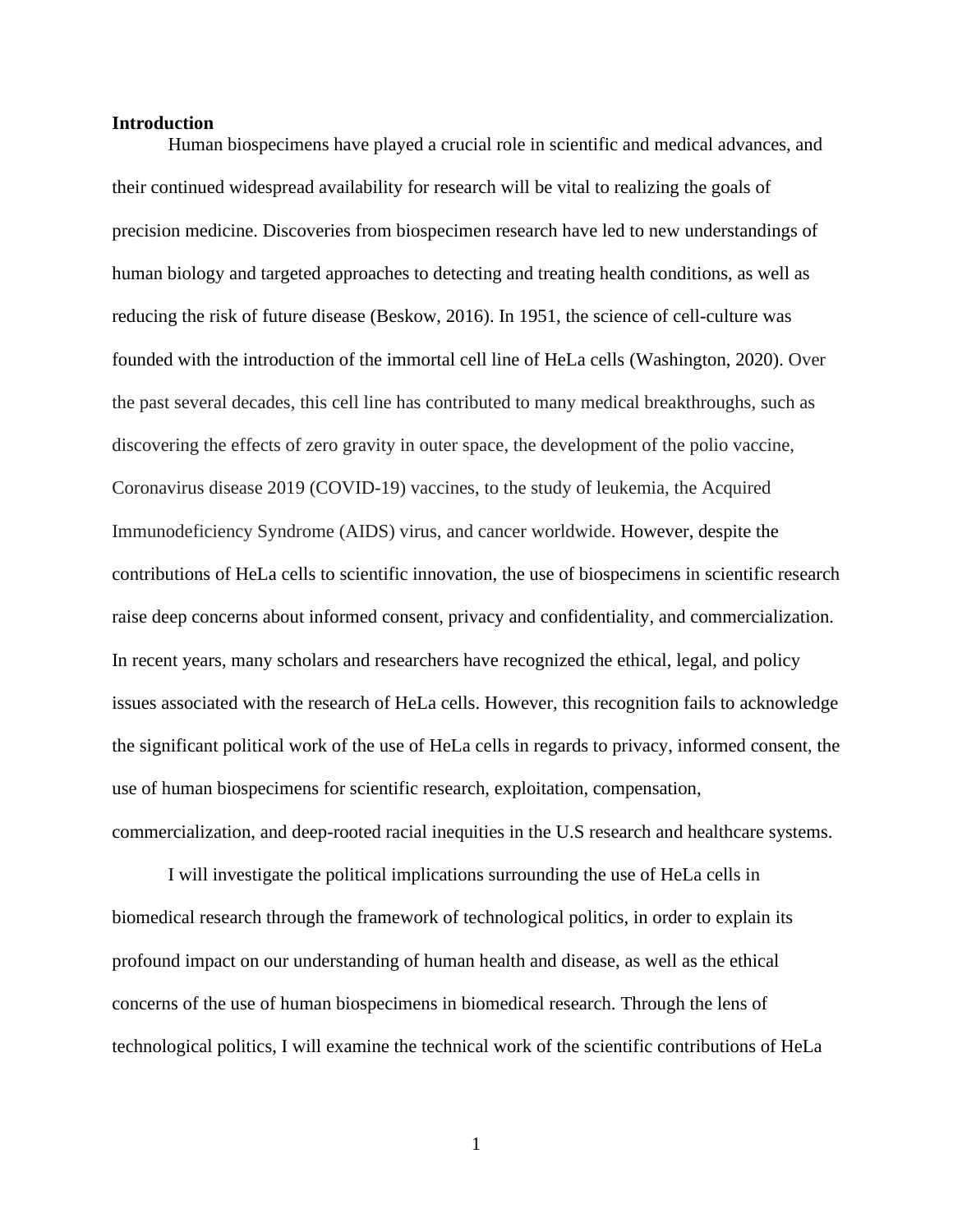cells and the political work it cultivates through its ability to express and shape power relations among healthcare institutions and racial minority groups.

## **Background**

In 1951, Henrietta Lacks, a 31-year-old African American woman, was diagnosed with an aggressive form of cervical cancer at Johns Hopkins Medical Hospital. While undergoing treatment, Lacks' tissue samples were taken and passed along to a researcher without her knowledge or permission, as was common practice at the time. Researchers had attempted without success to grow human cells outside the body, and it soon became clear that Henrietta's cancer cells—labeled "HeLa" based on the initial letters of her first and last names—were capable of surviving and dividing in culture indefinitely. The cancer quickly took Henrietta's life, however HeLa cells remain viable today, such that they continue to be reproduced, sold, packaged, and shipped to millions of laboratories around the world (Beskow, 2016; Skloot, 2010). However, Lacks' family were not made aware of her contributions until 25 years after her death, nor did they receive any financial benefits and continued to live in poverty with limited access to health care (Beskow, 2016).

## **Literature Review**

Several scholarly sources have investigated the impact of the use HeLa cells on scientific and medical innovation, as well as the issues of privacy, informed consent, and confidentiality. The following analyses focus on the histories of the cell line, and Lacks,, as well as the importance of HeLa cells to scientific innovation. The works avoid making connections between the technical and political work of the use of HeLa cells in the conduction of scientific innovation and medical research.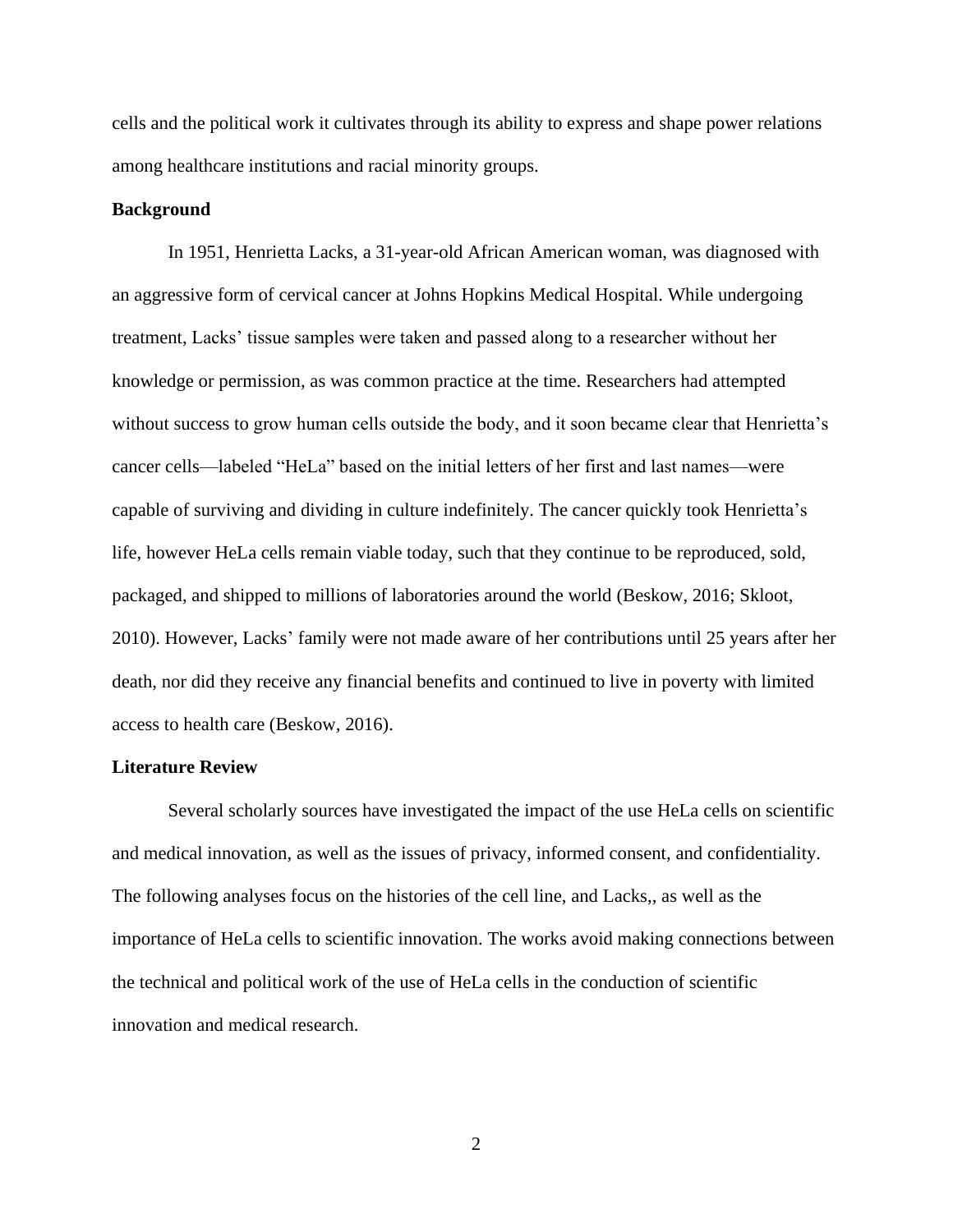In her book *The Immortal Life of Henrietta Lacks*, author Rebecca Skloot explores how Henrietta Lack's cells – taken without her knowledge – became HeLa, one of the most important tools in medicine, yet Lacks remained virtually unknown and her family struggled to make ends meet (Skloot, 2010). Skloot establishes the separation between Henrietta Lacks, as a person, and HeLa, as an object, to illustrate the purposeful separation and erasure of Lack's contribution to medicine. In addition, Skloot highlights the absence of Lack's informed consent of her biospecimens to be utilized in scientific research. Skloot stated that there is no law or code of ethics required of doctors to ask permission before taking tissue from a living patient. Furthermore, she argued that it was common practice that doctors used patients from public wards for research, usually without their knowledge. At the time of Lack's treatment, many scientists believed that since Black patients were being treated for free, it was fair to use them as research subjects as form of payment. However, despite Lack's contribution to medicine, her name and identity remained unknown to the public.

Although the ethical and policy issues associated with biospecimen research have long been the subject of scholarly analysis and debate, the publication of Skloot's work brought national attention to the issues surrounding HeLa cells and the lack of regulation and ethics that surround the usage of biospecimens in scientific research. This source is vital to the argument that HeLa cells conduct political work, because it provides evidence that scientists engaged in problematic behavior to conduct research that may be to the detriment to the rights of the patient and/ or to the patient's health. Thereby, prioritizing scientific innovation over patient rights.

Svalastog and Martinelli address the bio-objectification process of HeLa Cells and its relation to personalized medicine. Bio-objects are defined as biological innovations produced through processes that are continuously negotiated in the intersection of science, politics, and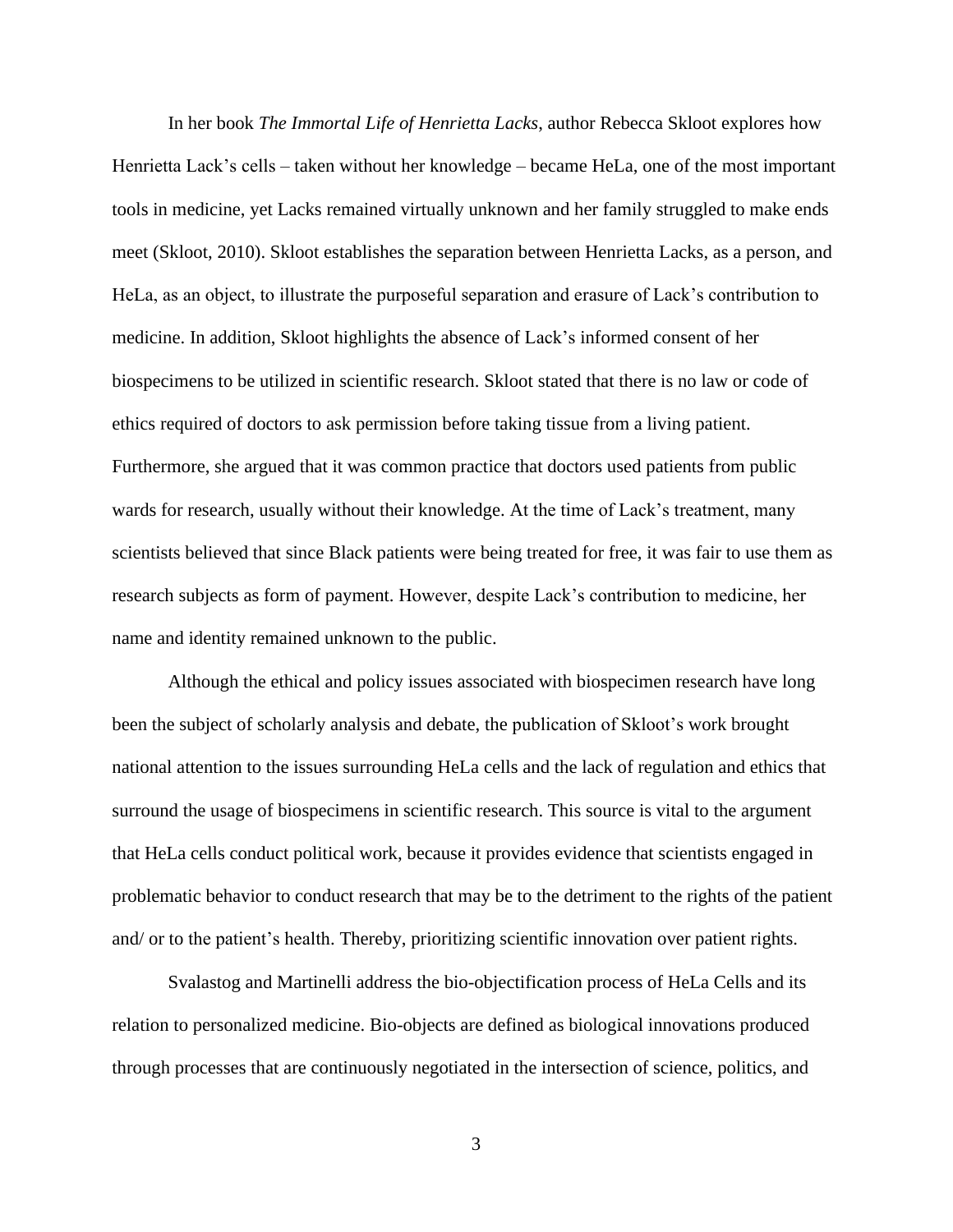society (Svalastog & Martinelli, 2013). The authors argue that a special place has to be assigned to HeLa cells for their ability to challenge conventional classifications (bio-objects) and to generate controversy due to their potential challenging of established order and practices (bioobjectification) (Svalastog & Martinelli, 2013). Thus, under the lenses of bio-object and bioobjectification concepts, various remarkable features may be attributed to HeLa cells and to the controversial bio-ethical arguments their establishment and use still generate today.

The authors explore the bio-social implications of the use of HeLa cells, specifically through the property issues around Lack's tumor and subsequent cells. The tumor and cells were a part of Lacks' body and belonged to her, thus they are her property. However, outside her body, its survival became technology-dependent (from cultural media, conditions, and repositories). Thereby, separate from her. This "medical waste" became a precious material to be shared, sold, and disputed. It acquired the identity of a tool to study, but also to generate other bio-objects in a circular process where the new knowledge is the starting point of new bioobjectification leading to the production of further bio-objects (Svalastog & Martinelli, 2013). This source is vital to the argument that HeLa cells conduct clinical work because it provides proof that through the technical work there arises social implications about the lack of informed consent from patients.

Rebecca Skloot's *The Immortal Life of Henrietta Lacks* confirms the problematic behavior medical professionals partake in, in order to foster scientific innovation, which may lead to the disassociation between the humanity of the patient and the patient's biospecimen material. Svalastog  $\&$  Martinelli provide insight as to how HeLa cells have been utilized as a model cell in biology and medicine, while addressing the technological and legal implications of the utilization, production, and distribution of the cells. It is vital to understand the background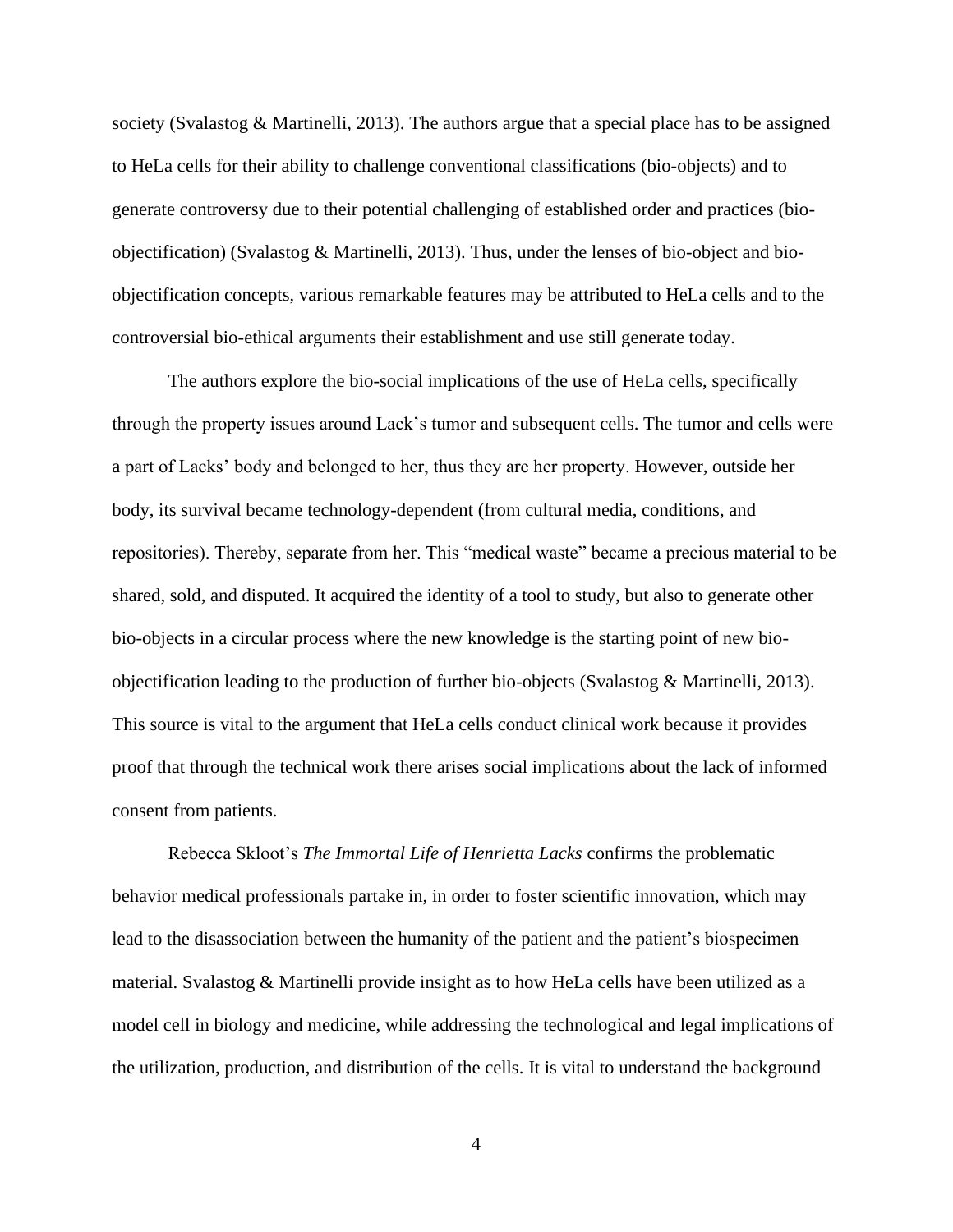of the history of the cell line, Henrietta Lacks, and the importance of her cells to personalized medicine. I will utilize the framework of technological politics to determine not only the scientific contributions of the use of HeLa cells, but also to establish the political and social work that expresses and shapes power relations between medical institutions and racial minority groups.

## **Conceptual Framework**

The science, technology, and society (STS) concept of technological politics provides an effective framework to characterize the technical and political work cultivated by the use of HeLa cells in medical research. Due to this framework, the technical and political work can be isolated, while simultaneously demonstrating how the technical and political work are tied together. Fundamentally, technological politics is the belief that technology, as it is referred to, artifacts, have political motives (Winner, 1980). These qualities can be either intentional or unintentional. If the qualities are intentional, the technology has intractable properties that are strongly, perhaps unavoidably, linked to particular institutionalized patterns of power and authority (Winner, 1980). Therefore, no alterations to design or arrangement would have a significant impact on changing the interaction of the technology with the political effects or alter the quality of the political effects (Winner, 1980). If the qualities are unintentional, then specific features of design and or arrangement of the device or system could provide a convenient means of establishing patterns of power and authority in a given setting (Winner, 1980). Technologies that share this design are flexible, thereby mandating that the consequences for society must be understood with reference to the social actors that are able to influence which designs and arrangements are chosen (Winner, 1980). Ultimately, technological politics refers to the idea that technology embodies social relations, such as power and politics (Winner, 1980). Within the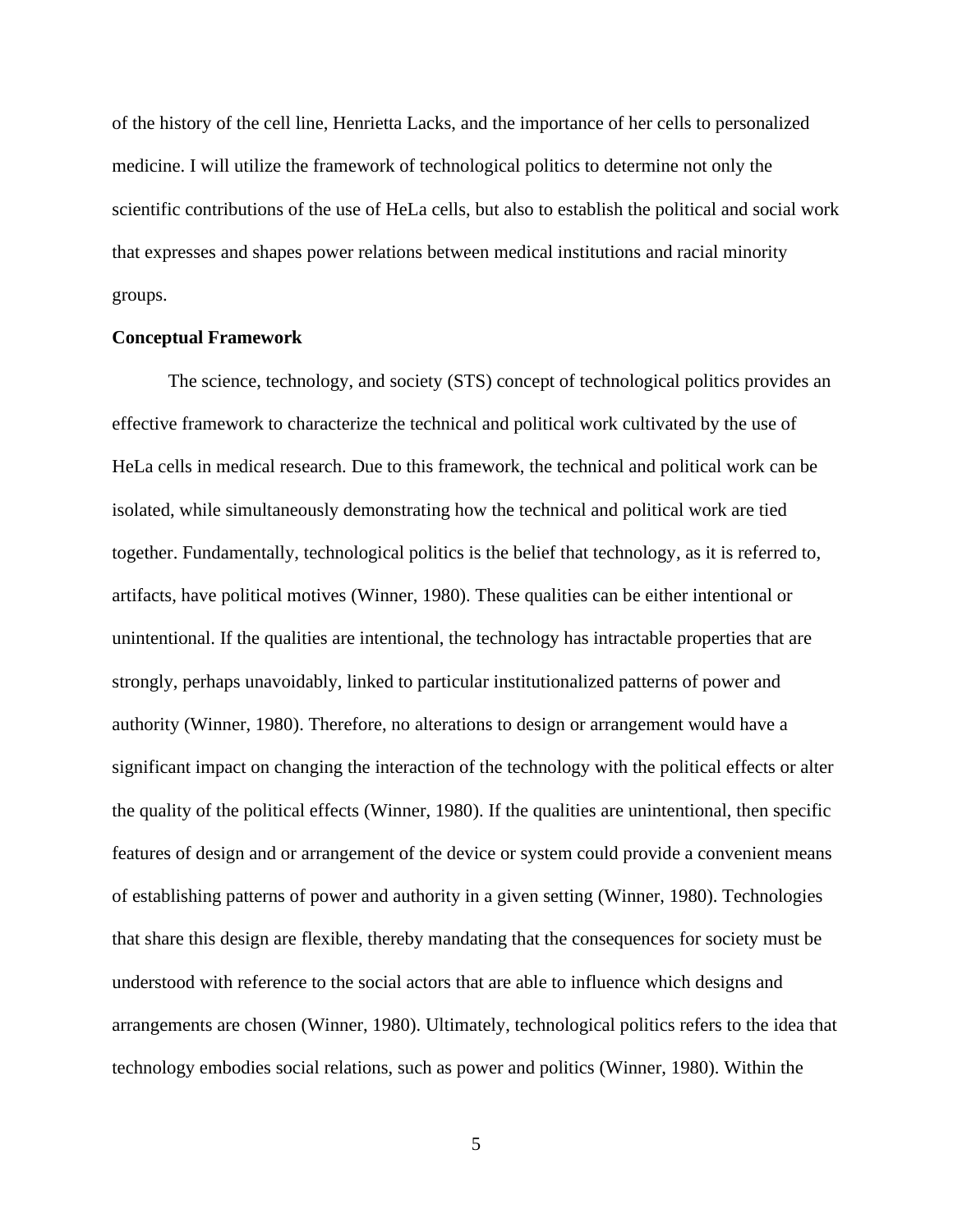context of this framework, politics refers to arrangements of power and authority in human association, as well as the activities that take place within those arrangements (Winner, 1980).

In the analysis that follows, I will begin by examining the scientific contributions of HeLa cells to biomedical research, then proceed to assess the political and social work conducted by the use of the cells that will explore the themes of patient privacy, informed consent, confidentiality, and the perpetuation of racial discrimination and inequities within the U.S. healthcare and research systems. Drawing from technological politics, I will determine that the use of HeLa cells expresses and shapes power relations by prioritizing scientific innovation and monetary gain over patient rights and social justice, thereby demonstrating the political motives of the technology.

# **Analysis**

The use of HeLa cells in biomedical research is important not only due to its scientific contribution to the field of medicine (technical work), but also through its ability to express and shape power relations between the healthcare institutions and the patients in their care (political work). The story of Henrietta Lacks' life is in sharp contrast to the story of the life of her cancer cells. As a poor black woman, she represents the margin of the society, the "other." Her cancer cells on the other hand, have characteristics that make them especially valuable for research (Svalastog & Martinelli, 2013). They are valuable because they made it possible to study essential aspects of what it implies to be human. The history of Henrietta Lacks and the HeLa cells raise important issues regarding science, ethics, race, and class. To understand both the technical and political work of the use of HeLa cells, the following paragraphs will explore the scientific contributions of the cells to scientific innovation, the political implications on patient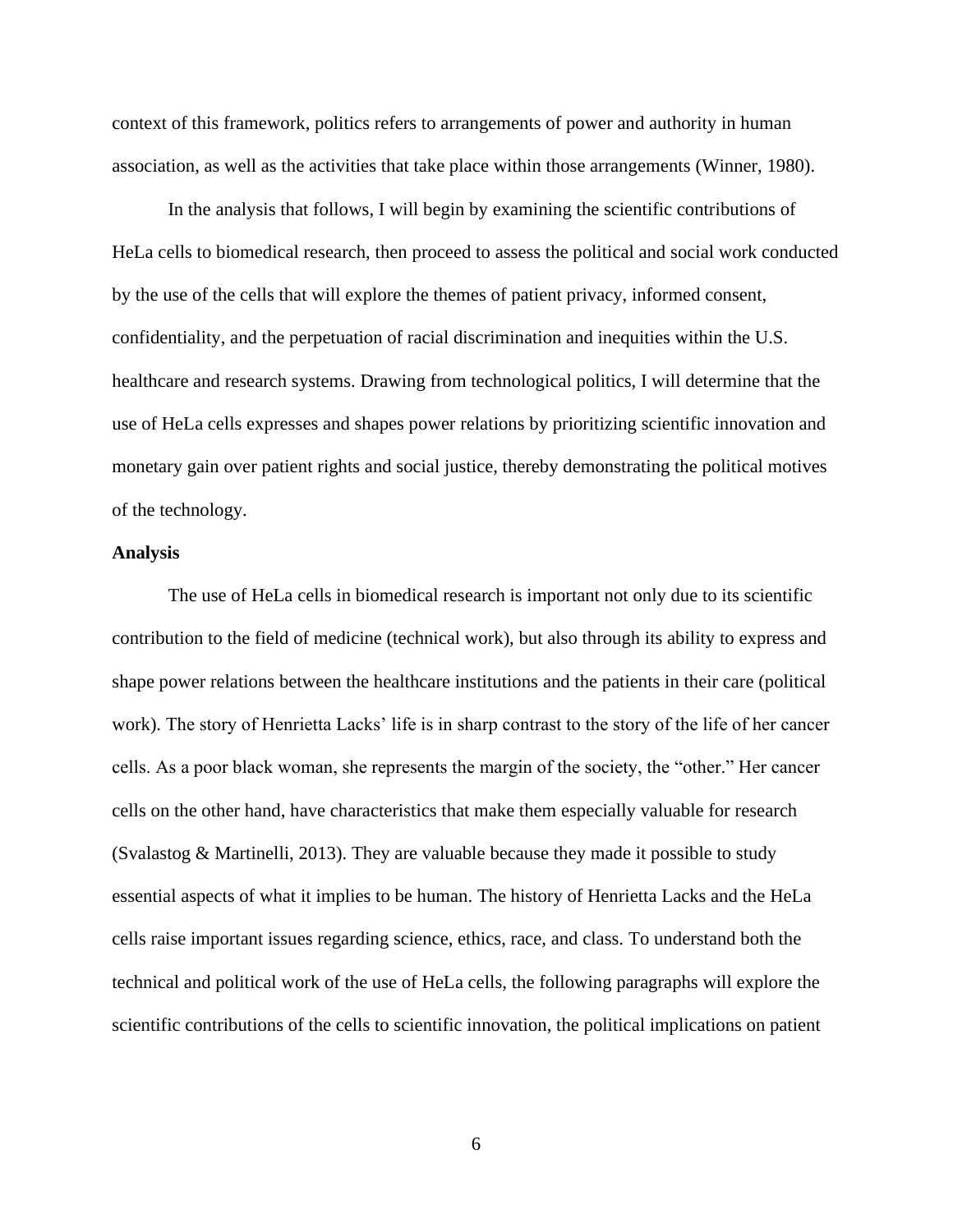rights as it relates to privacy and consent, and the social implications of the exploitation of Henrietta Lacks as it related to racial inequities in healthcare.

# *Scientific Contributions*

The discovery of HeLa cells allowed for the transformation of medicine and the foundation of cell line culture. HeLa cells became a pivotal tool in biomedical research, such that it has become the standard laboratory workhorse, that has led to an increased understanding of the fundamentals of human health and disease. The National Institutes of Health (NIH) found that HeLa cells were cited in over 110,000 publications between 1953 and 2018 ("Henrietta Lacks," 2020).

HeLa cells were first used to study the growth and spread of the poliomyelitis virus, the pathogen that causes polio. This research eventually led scientists to develop a vaccine for polio in the U.S (Turner, 2012). All children born in the U.S. now receive four doses of the inactivated poliovirus (IPV) vaccine to prepare their immune system to fend off polio infections. Now, the worldwide incidence of polio has dropped 99% and is completely eradicated in the Americas, Europe, South East Asia, the Western Pacific, and, most recently, Africa. The Center for Disease Control (CDC) projected that, in the absence of a vaccine, more than 17 million people would have been infected and paralyzed by the virus (*CDC Global Health - Polio - Our Progress*, 2022). Without HeLa cells, this projection may have become a globally morbid reality.

The cells helped with some of the most important advances in medicine, such as chemotherapy, cloning, gene mapping, and in vitro fertilization (Khan, 2011; Skloot, 2010). HeLa cells were part of the research into the genes that cause cancer and genes that suppress cancer (Skloot, 2010). They helped develop drugs for treating herpes, leukemia, hemophilia, and Parkinson's disease (Skloot, 2010) . In addition, they have been used to study lactose digestion,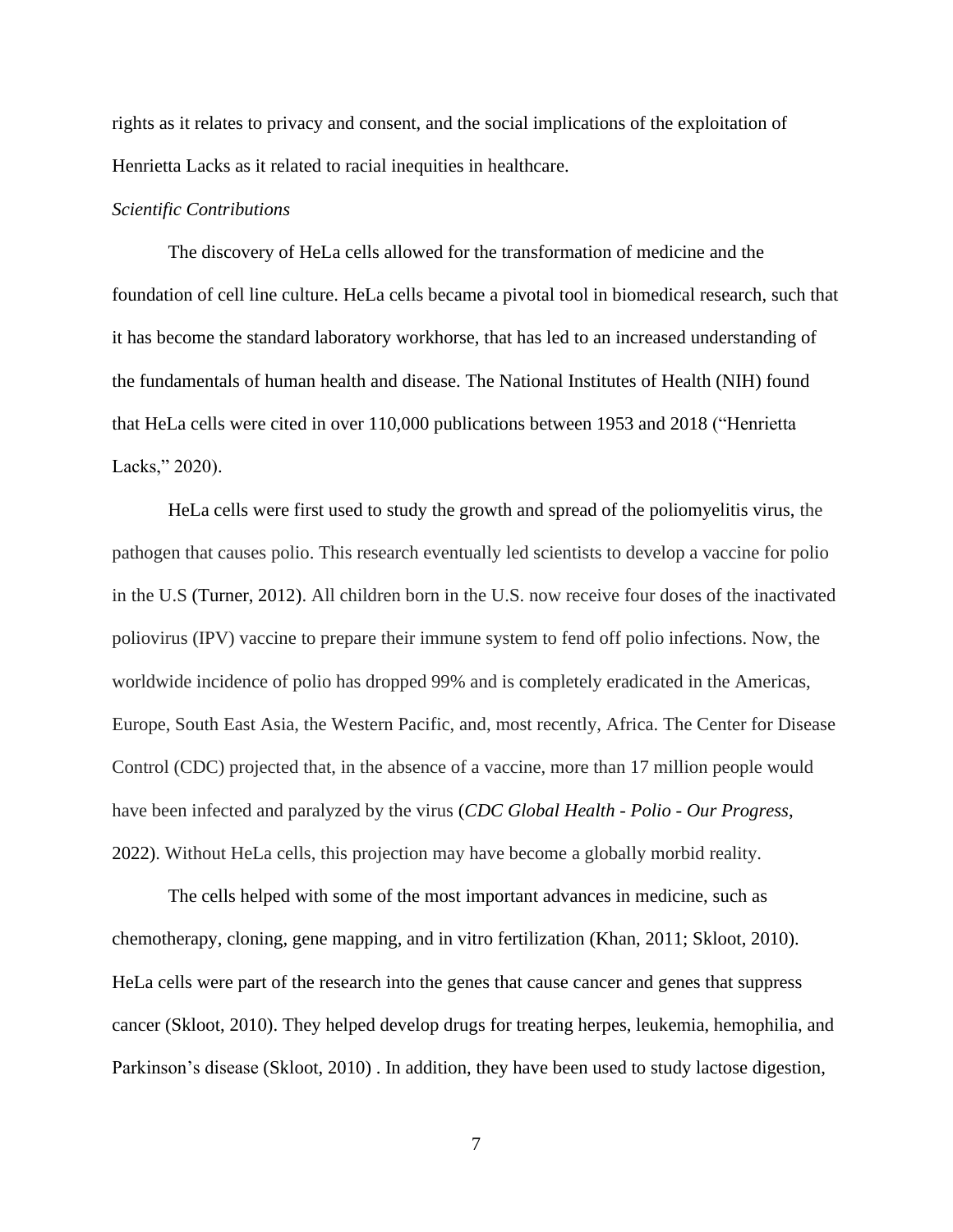sexually transmitted diseases, and appendicitis (Skloot, 2010). HeLa cells were sent in the first space mission to see what would happen to cells in zero gravity (Wald, 2012). In addition, the cells were utilized to understand the effects of radiation exposure (Skloot, 2010; Wald, 2012).

Today, the science of cell-line culture has enabled the cultivation and therapy with stem cells, immature cells that can develop into many other types of needed cells, such as red blood cells, white blood cells, and platelets. Furthermore, many Americans and scientists hail research with stem cells as the key to taming disease (Washington, 2020). Most recently, the study that identified the infectivity of the virus SARS-CoV-2 in humans did so using the cells isolated from Henrietta Lacks (Zhou et al., 2020). Another study used HeLa cells as a tool to uncover the machinery required and the process used for the invasion of human cells (Ou et al., 2020). Researchers have also investigated the stability of the virus's genomic material in HeLa cells by comparing its genomic material with that of many other viruses (Wakida et al., 2020). The use of HeLa cells in COVID-19 research has provided insights on the molecular mechanics of SARS-CoV-2019 and the components required for infection. The conclusions from the data provided pieces of information that when joined together built a greater understanding of the virus, which was essential for developing future treatment.

When Henrietta Lacks and her cells alerted the world to the existence of immortal human cells, opportunities arose for research and medical treatment development. Today, her cells continue to serve academic and industrial institutions. The use of HeLa cells in COVID-19 research is a testament to Henrietta Lacks' lasting contribution to provide microscopic tools for scientific discoveries that billions have benefitted from, thus far, and will continue to benefit from in the future.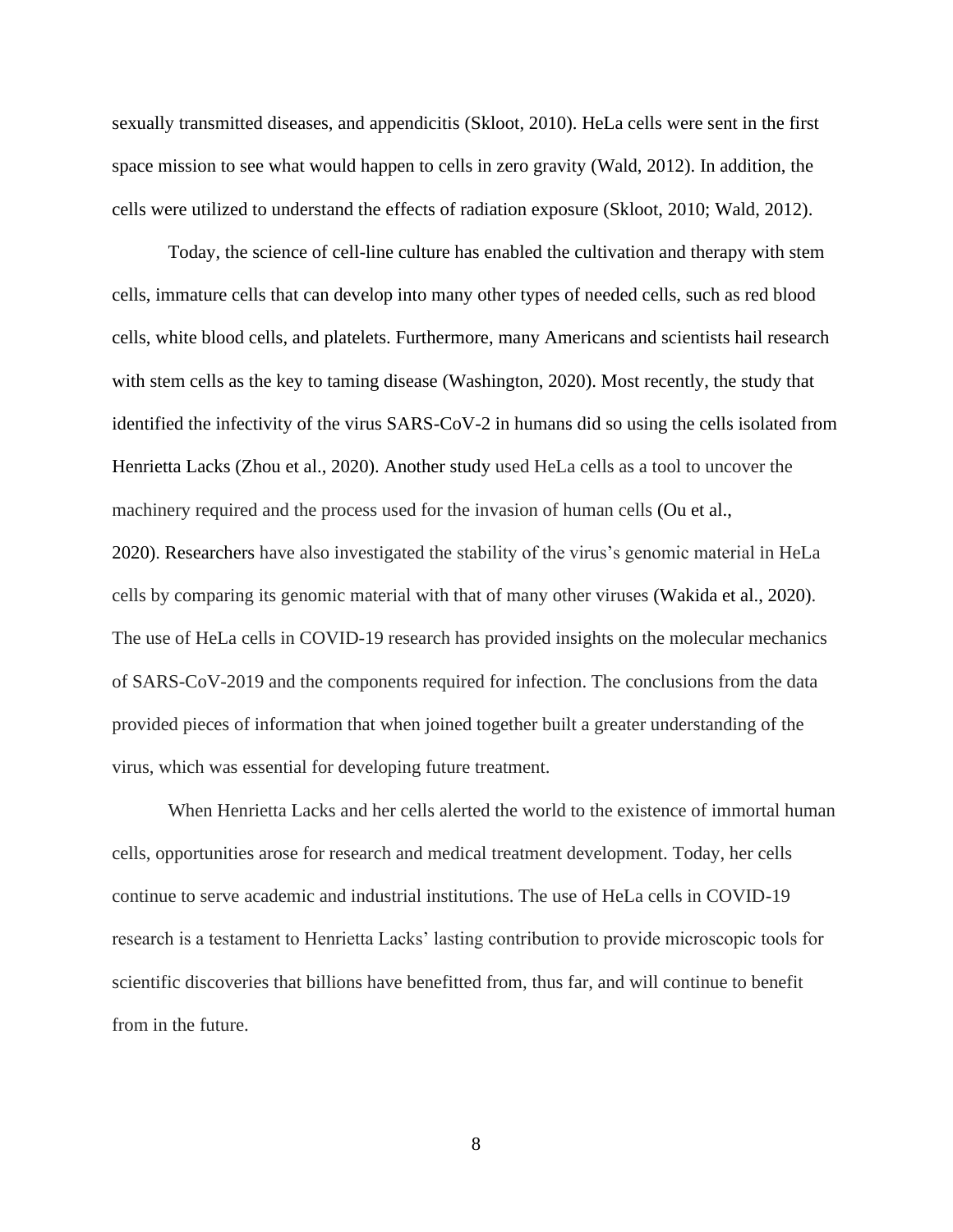The scientific contributions of Henrietta Lacks are numerous and illustrate how farreaching and pervasive the use of HeLa cells have become in the field of scientific research. However, despite these tremendous contributions to science, Henrietta Lacks' contributions to science received no acknowledgement and little remembrance to Lack's as a human being. *Political and Social Implications*

To understand that the use of HeLa cells does a significant amount of political work, I will assess the political and social implications in three parts: the treatment of Henrietta as it relates to informed consent, or lack thereof, the commercialization of HeLa cells, and the racial discrimination and inequities that plague the healthcare system today.

In 1951, Henrietta Lacks, a black tobacco farmer, went to John Hopkins Medical Hospital for treatment for cervical cancer. Her tissue samples were taken without her consent during treatment, because at the time, Lacks was receiving free treatment from the public ward, where it common practice for physicians to think it was fair to use patients as research subjects as a form of payment (Skloot, 2010). While seeking treatment, Lacks told her doctors several times that she thought the cancer was spreading, however her doctors didn't believe her. This was a time of 'benevolent deception', which was a common practice in which doctors often withheld even the most fundamental information from patients. This was especially true for black patients in the public wards and it was understood that, at this time of segregation as law, that black patients didn't question white doctors' professional judgements. The treatment of Lacks demonstrates pervasive racial stereotyping and discrimination within healthcare institutions.

Some may argue that we can't apply the standards of the present-day medical ethics to the medical behaviors of yesterday. This may be due to the lack of binding ethical standards that were not enforced by federal laws, but consisted of medical oaths, professional codes, and rules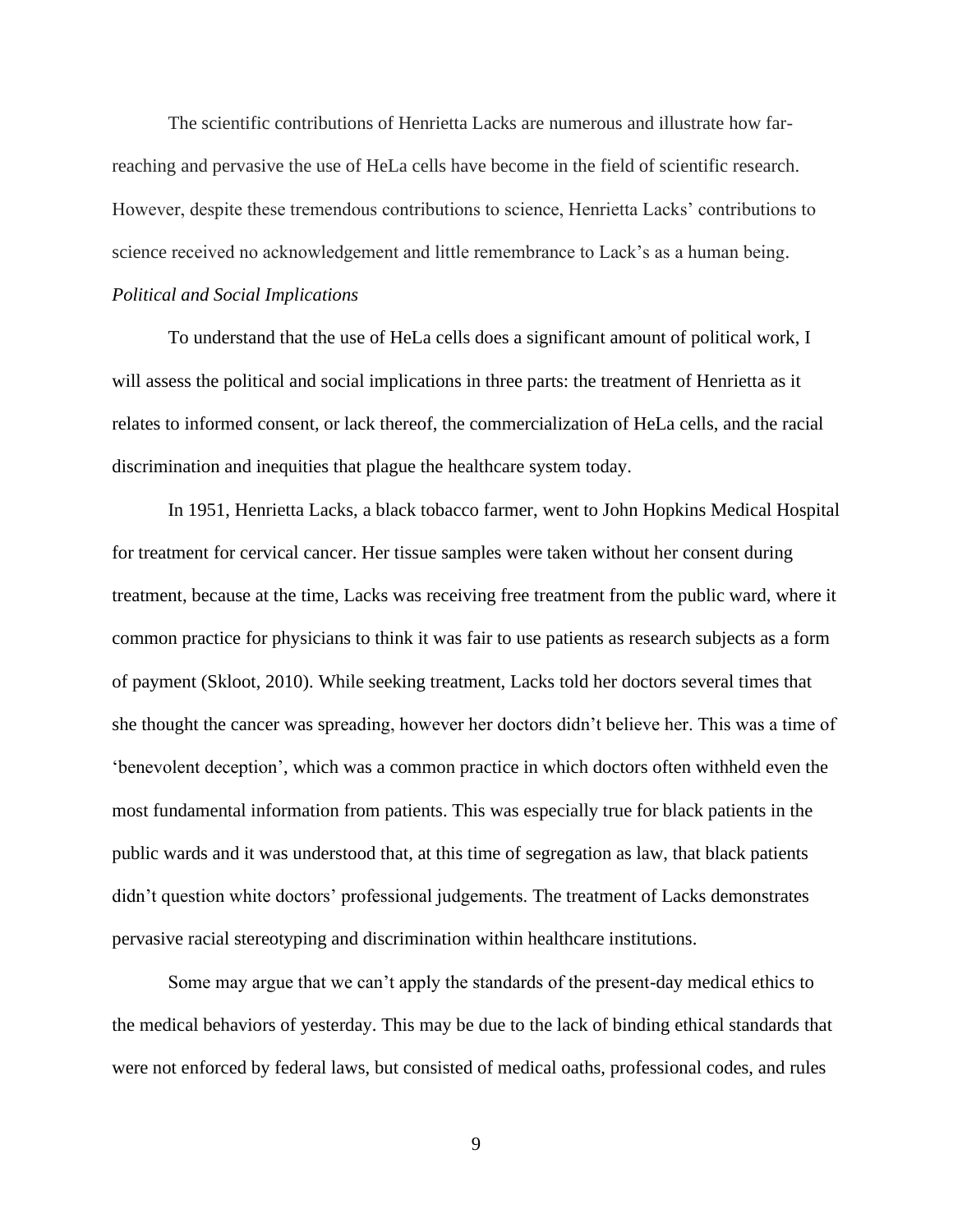governing clinical conduct within medical intuitions. These rules were carefully adhered to in cases of white patients, but were routinely broken for black patients (Washington, 2020). Despite the lack of enforceable ethical standards, medical professionals are expected to do no harm. However, this was not the case with Henrietta Lacks. Researchers and physicians repeatedly violated Lack's patient rights and profoundly affected the Lacks family, by limiting the comfort, pride, and satisfaction that comes with knowing a deceased loved one made an important contribution to science (Wolinetz & Collins, 2020).

The renaming of her cells to HeLa was a way for physicians to distance and diminish the person and the humanity from the scientific specimen. This separation led to the creation of a legacy of HeLa without any remembrance to Henrietta Lacks, the person to whom so much of modern science is indebted to. The treatment of Lacks emphasizes that physicians continue to prioritize their own reputations and scientific innovation over patient rights. Some could argue that the renaming of the cells was done as a way to protect the privacy of the patient, however consent was not given by Lacks or her family. Furthermore, the researchers, upon the death of Lacks, continually asked her husband for consent so that they could harvest her cells from an autopsy. Then, they proceeded to produce and distribute the cells to academic and research institutions around the world. When research institutions and biotechnology companies started to reap the rewards off of the use of HeLa cells, no one passed any money back to her family (Beskow, 2016). In addition, for decades after her death, doctors and scientists repeatedly failed to ask Lack's family for consent as they revealed Lacks' name publicly, gave her medical records to the media, and published her cell's genome online (Beskow, 2016).

Despite the vast scientific contributions of HeLa cells to science, it has not benefited those who are in most need. The use of engineered human cells for medical treatment is one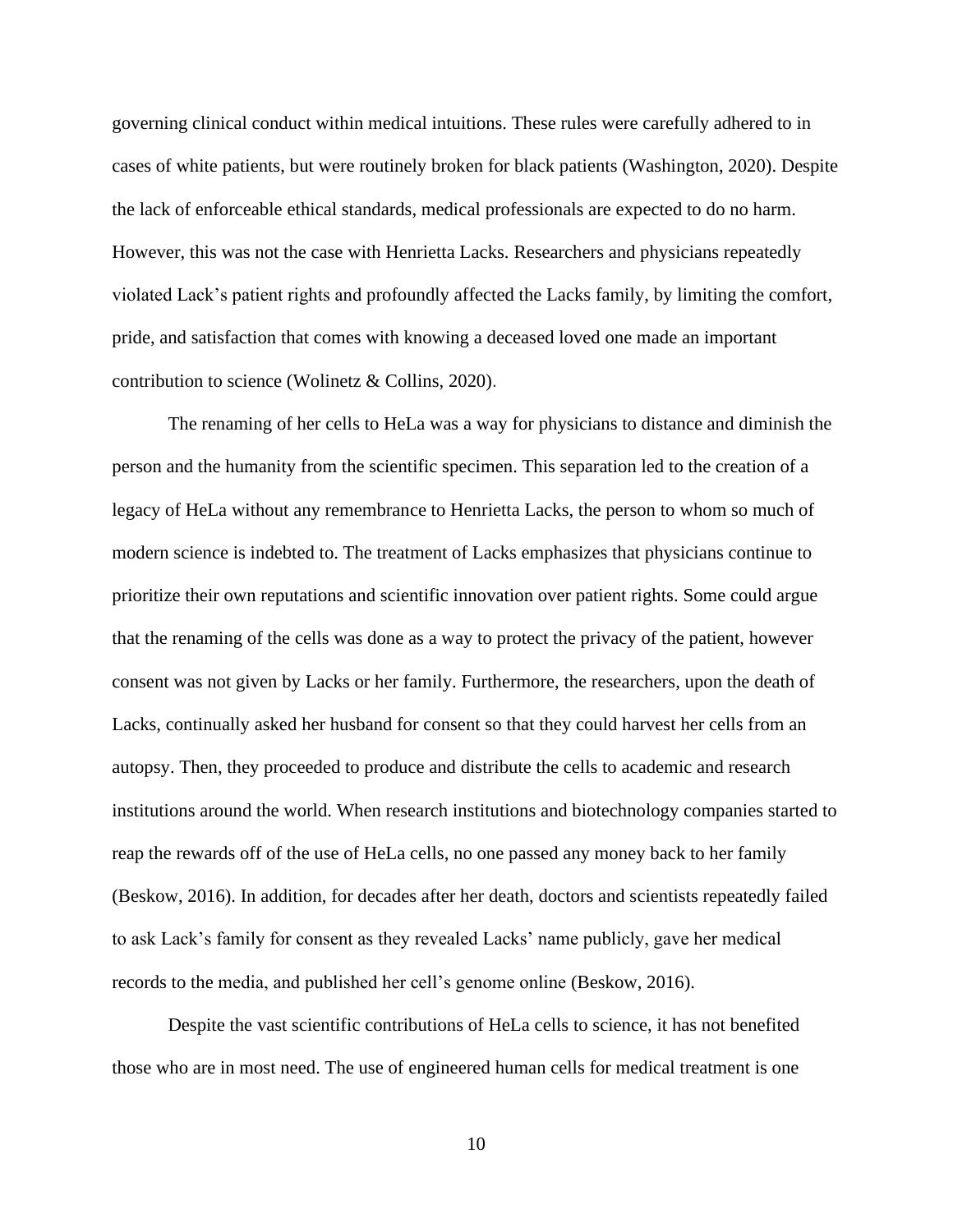example of a medical technology devised through research on Black people, but from which they benefit less than White people (Washington, 2020). In addition, the pervasive racial stereotypes and the lack of equal treatment has allowed for racial inequities and discrimination to continue to fester within healthcare institutions. Furthermore, the current system for protecting human research participants does not require consent for deidentified biospecimens obtained from clinical practice—just like Lacks' tumor—to be used in medical research (Wolinetz & Collins, 2020). Thereby, the technical and the political work and components are so thoroughly intertwined that it would be a disservice to discuss one without the other.

## **Conclusion**

Through technological politics, I have argued that the use of HeLa cells in scientific research highlights not only the important scientific contributions of the cells to scientific innovation, but also expresses and shapes power relations between racial minorities and healthcare institutions. By analyzing the treatment of Henrietta as it relates to informed consent, or lack thereof, the commercialization of HeLa cells, and the racial discrimination and inequities that plague the healthcare system today, I have demonstrated how intertwined the technical and political work of the use of HeLa cells is.

The concept of the duality of the technology and the political interactions is vital for medical professionals to understand that their individual actions have dual effects on both themselves and the patients in their care. Through technological politics, this analysis will serve to support healthcare systems in the future through the use of technological innovation and inclusion to improve patient outcomes and experience, while prioritizing the needs of the patients over commercialization and monetary profit.

Word Count: 3156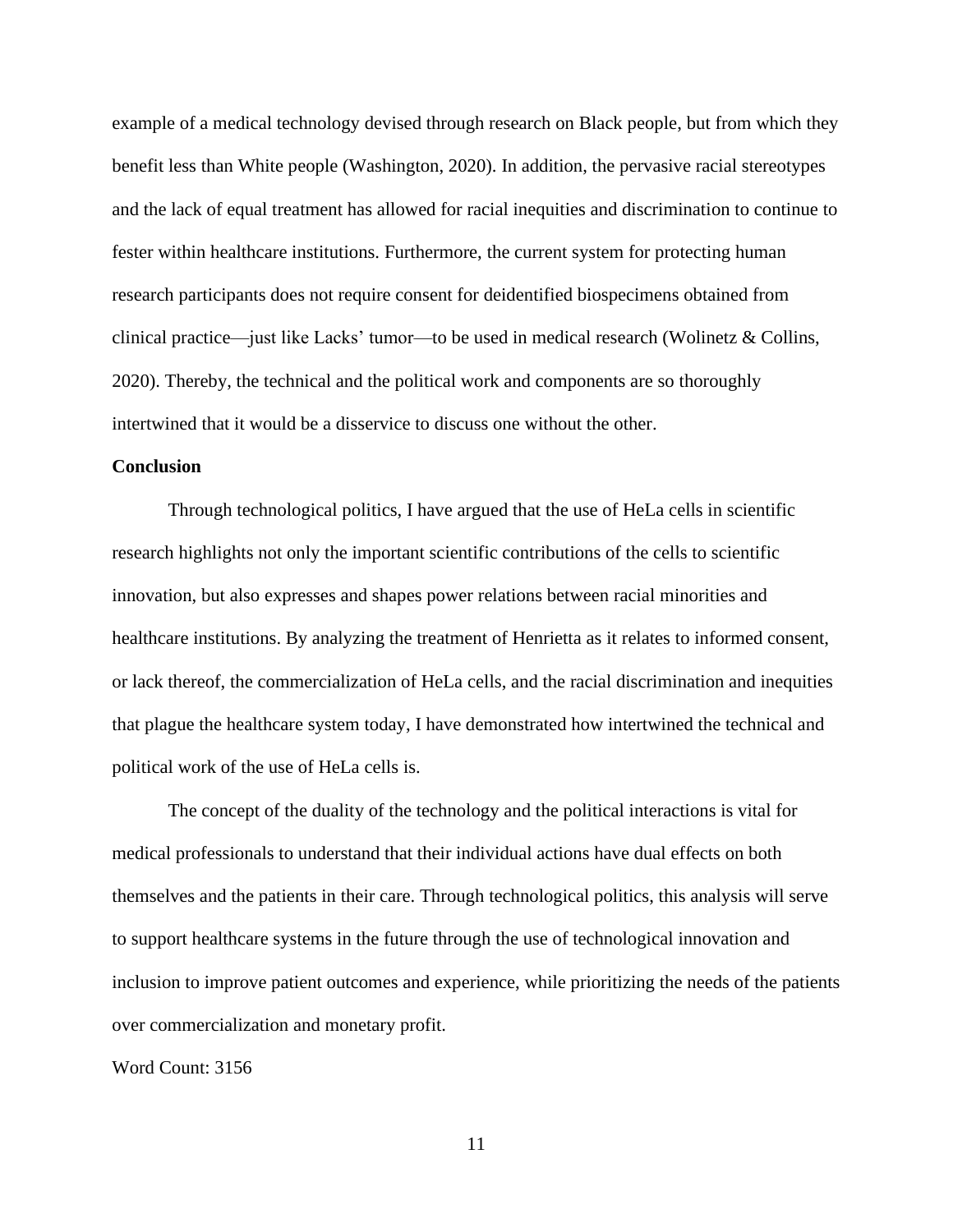#### **References**

- Beskow, L. M. (2016). Lessons from HeLa cells: The ethics and policy of biospecimens. *Annual Review of Genomics and Human Genetics*, *17*, 395–417. https://doi.org/10.1146/annurevgenom-083115-022536
- *CDC Global Health—Polio—Our Progress*. (2022, February 24).

https://www.cdc.gov/polio/progress/index.htm

- Henrietta Lacks: Science must right a historical wrong. (2020). *Nature*, *585*(7823), 7–7. https://doi.org/10.1038/d41586-020-02494-z
- Khan, F. A. (2011). The immortal life of Henrietta Lacks. *The Journal of IMA*, *43*(2), 93–94. https://doi.org/10.5915/43-2-8609
- Ou, X., Liu, Y., Lei, X., Li, P., Mi, D., Ren, L., Guo, L., Guo, R., Chen, T., Hu, J., Xiang, Z., Mu, Z., Chen, X., Chen, J., Hu, K., Jin, Q., Wang, J., & Qian, Z. (2020). Characterization of spike glycoprotein of SARS-CoV-2 on virus entry and its immune cross-reactivity with SARS-CoV. *Nature Communications*, *11*(1), 1620. https://doi.org/10.1038/s41467- 020-15562-9
- Skloot, R. (2010). *The Immortal Life of Henrietta Lacks* (First Paperback Edition). Broadway Books.
- Svalastog, A. L., & Martinelli, L. (2013). Representing life as opposed to being: The bioobjectification process of the HeLa cells and its relation to personalized medicine. *Croatian Medical Journal*, *54*(4), 397–402. https://doi.org/10.3325/cmj.2013.54.397
- Turner, T. (2012). Development of the polio vaccine: A historical perspective of Tuskegee University's role in mass production and distribution of HeLa cells. *Journal of Health*